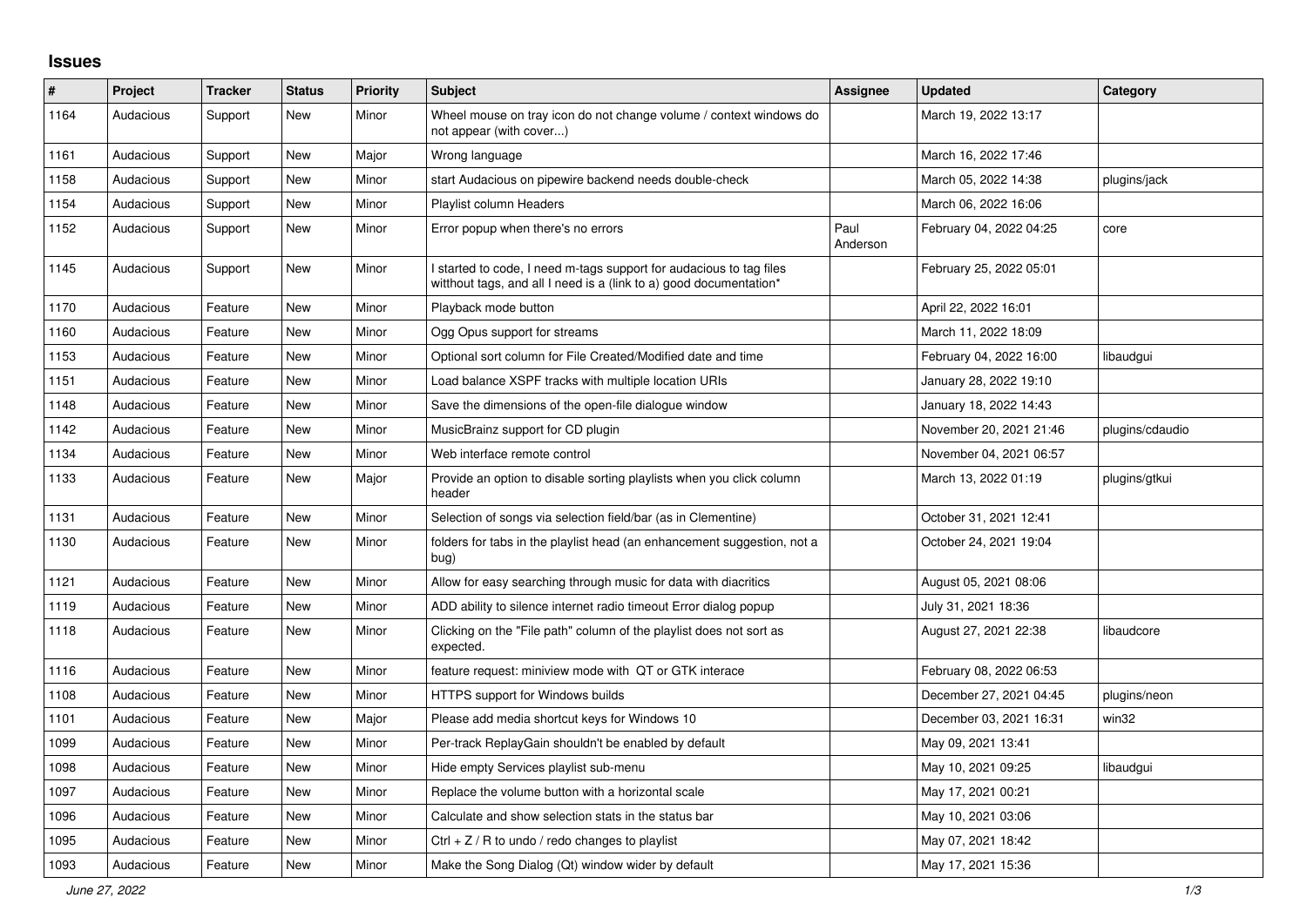| $\#$ | Project   | <b>Tracker</b> | <b>Status</b> | <b>Priority</b> | <b>Subject</b>                                                                                      | <b>Assignee</b> | <b>Updated</b>          | Category                 |
|------|-----------|----------------|---------------|-----------------|-----------------------------------------------------------------------------------------------------|-----------------|-------------------------|--------------------------|
| 1092 | Audacious | Feature        | <b>New</b>    | Minor           | Reread metadata on play option                                                                      |                 | April 30, 2021 03:35    |                          |
| 1091 | Audacious | Feature        | <b>New</b>    | Minor           | Built-in lyrics support                                                                             |                 | April 28, 2021 18:24    |                          |
| 1088 | Audacious | Feature        | <b>New</b>    | Minor           | plugin: status icon: ADD option to select tray mouse Middle Click action                            |                 | April 11, 2021 12:05    | plugins/statusicon       |
| 1082 | Audacious | Feature        | New           | Minor           | File writer option to pad track numbers with leading zeros                                          |                 | March 31, 2021 00:15    | plugins/filewriter       |
| 1076 | Audacious | Feature        | <b>New</b>    | Minor           | Adjustable background and fonts colors and fonts size in<br>playlist---zoomable playlist            | Tom Hammer      | March 09, 2021 00:38    | plugins/playlist-manager |
| 1072 | Audacious | Feature        | <b>New</b>    | Minor           | QT AOSD plugin                                                                                      |                 | February 17, 2021 21:18 | plugins/aosd             |
| 1071 | Audacious | Feature        | <b>New</b>    | Minor           | Linkage could be improved for packagers.                                                            |                 | March 31, 2021 00:32    |                          |
| 1067 | Audacious | Feature        | <b>New</b>    | Minor           | Equalizer adjustments are coarse.                                                                   |                 | February 11, 2021 10:09 |                          |
| 1066 | Audacious | Feature        | <b>New</b>    | Minor           | Allow Equalizer window to be resized.                                                               |                 | February 11, 2021 10:05 |                          |
| 1058 | Audacious | Feature        | <b>New</b>    | Minor           | Allow changing the language/locale in settings                                                      |                 | January 30, 2021 18:11  |                          |
| 1057 | Audacious | Feature        | New           | Minor           | Matroska (mka) chapter support                                                                      |                 | August 27, 2021 22:54   |                          |
| 1048 | Audacious | Feature        | <b>New</b>    | Minor           | PipeWire support                                                                                    |                 | May 04, 2022 19:36      |                          |
| 1047 | Audacious | Feature        | New           | Minor           | Stop playing after any chosen track                                                                 |                 | December 29, 2020 01:23 |                          |
| 1046 | Audacious | Feature        | New           | Minor           | Add all id3v2 frames in the settings of Playlist available columns                                  |                 | December 28, 2020 21:14 | plugins/gtkui            |
| 1017 | Audacious | Feature        | <b>New</b>    | Minor           | QT Global Hotkeys rework proposal and cross-platform support                                        | Domen Mori      | December 07, 2020 04:22 | plugins/hotkey           |
| 1013 | Audacious | Feature        | New           | Minor           | Request re Album Art using music file metatag                                                       |                 | August 03, 2020 22:48   |                          |
| 1011 | Audacious | Feature        | New           | Minor           | Visible separator of folders in the playlist                                                        |                 | July 18, 2020 16:10     |                          |
| 998  | Audacious | Feature        | <b>New</b>    | <b>Trivial</b>  | aacgain in aac / r128 in opus                                                                       |                 | June 01, 2021 10:44     |                          |
| 996  | Audacious | Feature        | <b>New</b>    | Minor           | Refine playlists when searching (search all playlists)                                              |                 | June 16, 2020 09:58     |                          |
| 995  | Audacious | Feature        | <b>New</b>    | Minor           | Add star rating to songs                                                                            |                 | June 16, 2020 09:56     |                          |
| 987  | Audacious | Feature        | New           | Minor           | Closing of Search Library tool by same method as opening it                                         |                 | May 13, 2020 00:15      |                          |
| 969  | Audacious | Feature        | New           | Minor           | streamtuner plugin: Please add column-sortability, or at least sort<br>alphabetically by 1st column |                 | June 16, 2020 09:54     | plugins/streamtuner      |
| 968  | Audacious | Feature        | <b>New</b>    | Minor           | Loop PSF files at normal loop points during repeat mode                                             |                 | April 16, 2020 03:25    | plugins/psf              |
| 956  | Audacious | Feature        | <b>New</b>    | Minor           | Stream to chromecast                                                                                |                 | January 11, 2021 01:19  |                          |
| 955  | Audacious | Feature        | <b>New</b>    | Minor           | Enqueue option                                                                                      |                 | April 09, 2020 03:54    |                          |
| 945  | Audacious | Feature        | New           | Minor           | Balance control in newer interface                                                                  |                 | March 23, 2020 13:28    | plugins/qtui             |
| 943  | Audacious | Feature        | New           | Minor           | Being able to add several folders to the library, and arrange that<br>Audacious recognizes symlinks |                 | March 23, 2020 15:41    | plugins/search tool      |
| 924  | Audacious | Feature        | New           | Minor           | Option to replace playlist contents by drag and drop                                                |                 | December 02, 2019 20:15 |                          |
| 918  | Audacious | Feature        | <b>New</b>    | Minor           | Replace libguess with libuchardet                                                                   |                 | November 19, 2019 05:50 |                          |
| 913  | Audacious | Feature        | New           | Minor           | Play / create new playlist from selection                                                           |                 | December 02, 2019 20:13 | plugins/gtui             |